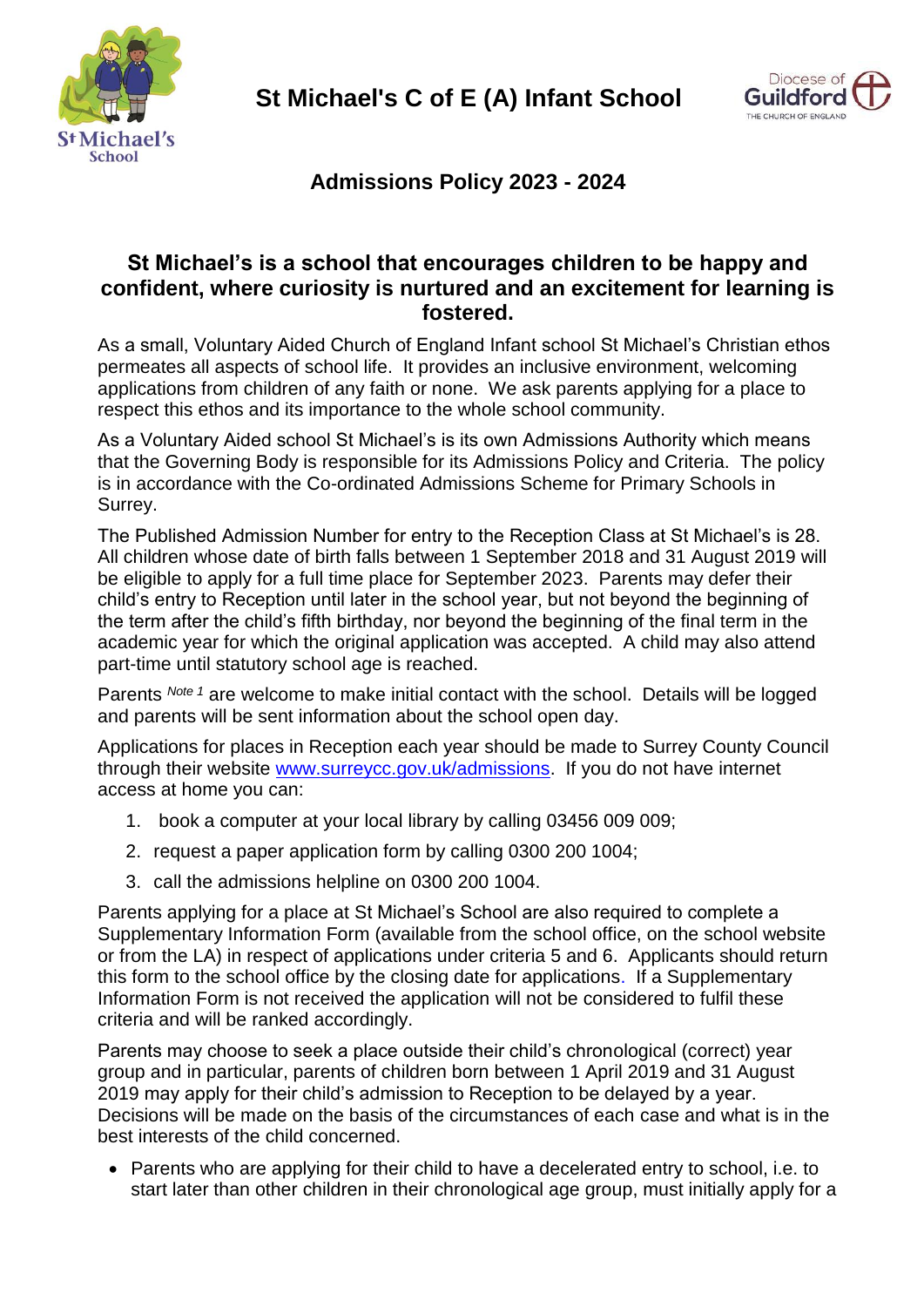school place in accordance with the deadlines that apply for their child's chronological age. If, in liaison with the Executive Head and Head of School, the governors agree for the child to have a decelerated entry the place cannot be deferred and instead the applicant will be invited to apply again in the following year for the decelerated cohort.

• Parents who are applying for their child to have an accelerated entry to school, i.e. to start earlier than other children in their chronological age group, must initially apply for a school place at the same time that other families are applying for that cohort. If, in liaison with the Executive Head and Head of School, the governors agree for the child to have an accelerated entry to the school, the application will be processed. If it is not agreed for the child to have an accelerated entry to the school, the applicant will be invited to apply again in the following year for the correct cohort.

Applicants must state clearly why they feel admission to a different year group is in the child's best interest and provide any evidence they may have to support this. More information on educating children out of their chronological year group and the process for making such requests is available at [www.surreycc.gov.uk/admissions.](http://www.surreycc.gov.uk/admissions)

Applications made outside the normal admissions round (In-Year Applications) should be made directly to the school. In-year applications will be processed against the same oversubscription criteria as normal round admissions.

The school operates an equal preference system and in the event that it is oversubscribed the governors will apply the following criteria (set out below in priority order) to allocate places:-

- 1. Looked after children and previously looked after children. *Note 2*
- 2. Children with exceptional medical grounds or other circumstances. *Note 3*
- 3. Siblings who will have a brother or sister attending the school at the time of application. *Note 4*
- 4. Children who live **inside** the ecclesiastical Parishes of Mickleham (including Burney Road and Pilgrims Close in Westhumble), Leatherhead, Box Hill and Headley. *Note 5*
- 5. Children who live **outside** the ecclesiastical Parishes of Mickleham, Leatherhead, Box Hill and Headley whose parent(s) worship at St Michael's, Mickleham. Applicants under this criterion should ask their minister to endorse their Supplementary Information Form. *Note 6*
- 6. Children who live **outside** the ecclesiastical Parishes of Mickleham, Leatherhead, Box Hill and Headley whose parent(s) worship at another Christian church. Applicants under this criterion should ask their minister to endorse their Supplementary Information Form. *Note 6*
- 7. Any other applicant who wishes to attend this Church of England school.

Parents whose application for a place for their child has been unsuccessful may ask to have their child's name placed on the waiting list for St Michael's. They also have a statutory right of appeal to an independent appeal panel. In this situation please address your request to the school office in the first instance.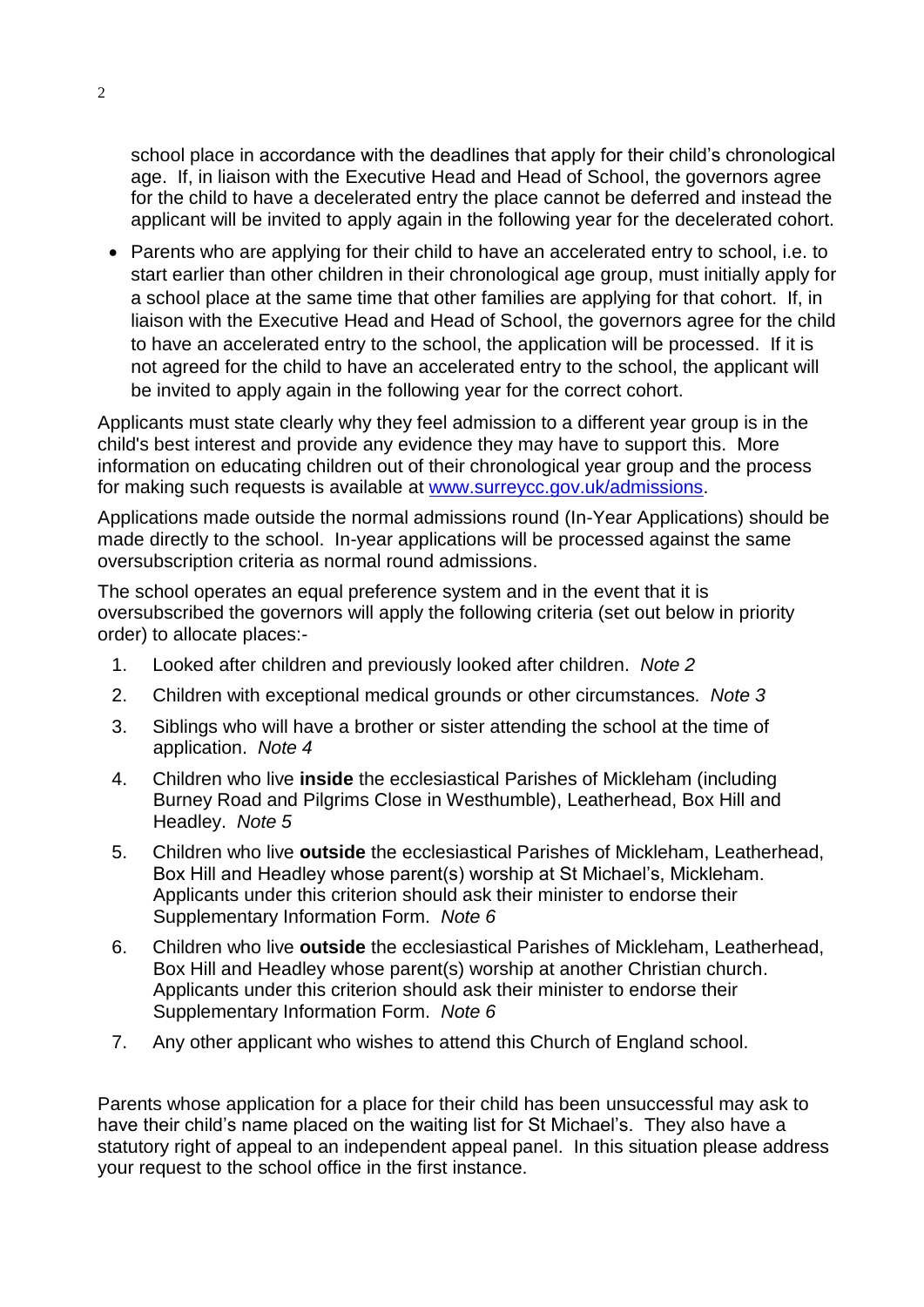Vacancies from waiting lists will be filled according to the oversubscription criteria listed above. The waiting list for the Reception class will continue until July 2024, after which a fresh application to the school should be made. The waiting list for in-year applicants will also be maintained for 1 year after application.

The governors reserve the right to withdraw the offer of a place where the parent has made a fraudulent or intentionally misleading application which effectively denied a place to another child.

Late applications will be dealt with in accordance with Surrey's co-ordinated arrangements.

### **Notes on the Admissions Policy**

#### *1. Parent*

*A parent is a natural, adoptive, step or foster parent or other legal guardian.*

#### *2. Looked after children and previously looked after children including those who appear (to the Admission Authority) to have been in state care outside England and ceased to be in state care as a result of being adopted.*

*Priority must be given to children in the care of the Local Authority or provided with accommodation by a Local Authority in accordance with Section 22 of the Children Act 1989, eg fostered or living in a children's home, at the time an application for school is made; and children who have previously been in the care of the Local Authority or provided with accommodation by a Local Authority in accordance with Section 22 of the Children Act 1989 and who have left that care through adoption, a Child Arrangements Order (in accordance with Section 8 of the Children Act 1989 and as amended by the Children and Families Act 2014) or Special Guardianship Order (in accordance with Section 14A of the Children Act 1989). A letter from the Children's Services Department confirming the child's status must be submitted at the time of application.*

#### *3. Children with exceptional medical conditions or other circumstances*

*Where admission is sought on exceptional medical grounds this submission must be made at the time of application and be accompanied by certification from the appropriate medical consultant, as to why attendance at St Michael's is essential. A note from a GP is not acceptable.*

*A priority placement will only be considered if the Governors consider attendance at this school to be essential.*

*If there are sensitive, individual and compelling family circumstances, perhaps involving other agencies eg Social Services, these may also be considered at the time of application. Documented evidence and/or reports from the relevant support service must be provided with the application form.*

*Please note, it is expected that all schools support children with the more common medical conditions such as asthma, nut allergies or stress-related symptoms.*

#### *4. Siblings*

*A sibling is a brother or a sister, half-brother or half-sister, step-brother or step-sister, adoptive brother or adoptive sister, or foster children, living in the family unit at the same address in each case.*